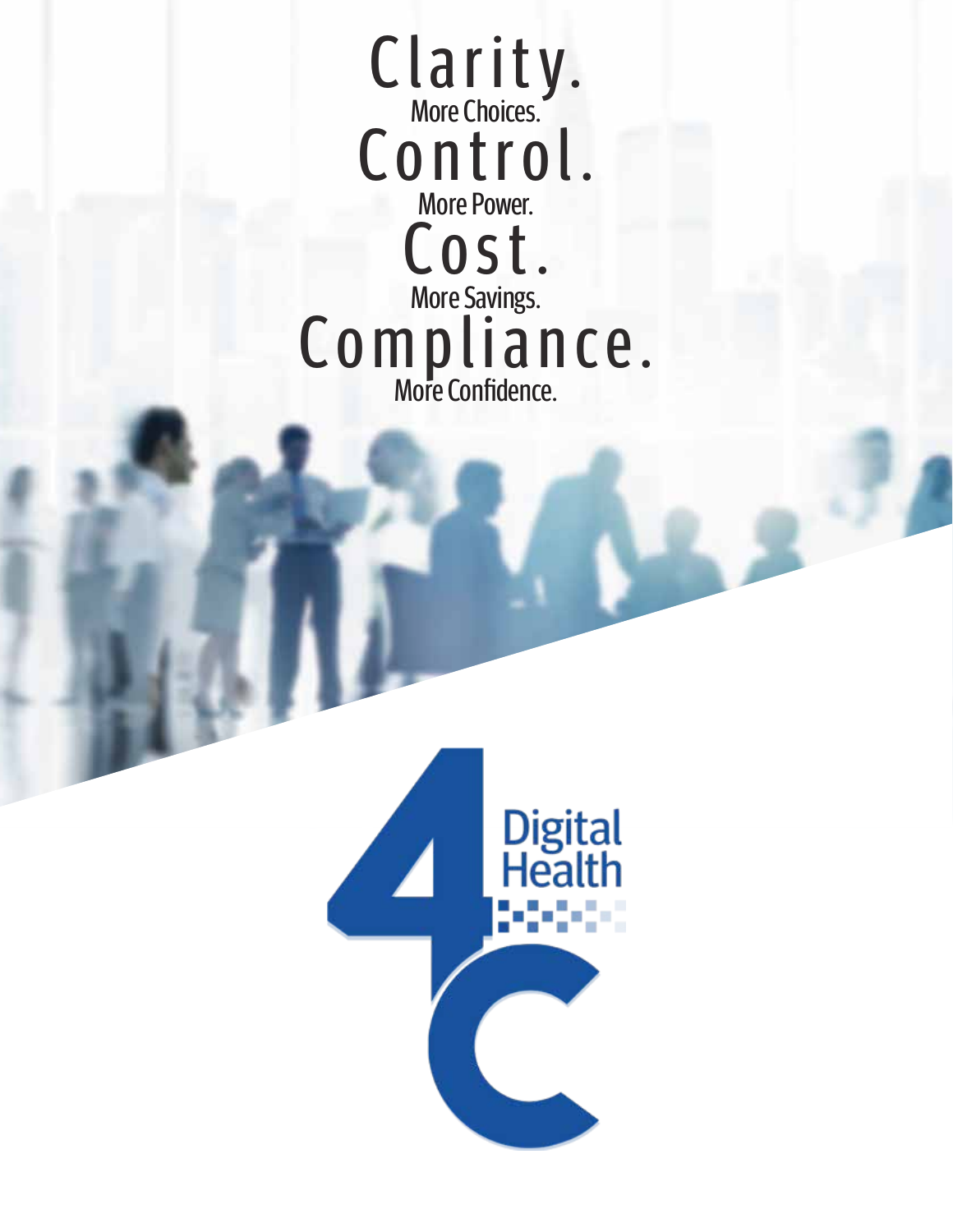

#### "What data do I have a right to see and how can I access it?" **Data Supervision**

4C provides oversight into your data by facilitating the Acquisition, Assessment, Enhancement and On-going Monitoring of information.

**Acquisition** - 4C's team is experienced in collaborating with TPAs and other holders of plan data to securely identify and retrieve necessary information.

**Data Assessment** - 4C's robust data integrity review is performed to assess the utility of the communicated information. This analysis entails both quantitative and qualitative evaluation of the data as well as review received values fit for purpose.

**Enhancement & On-going Monitoring** - 4C closes gaps or issues identified in the Assessment and ensures the integrity of subsequent feeds continue to meet standards.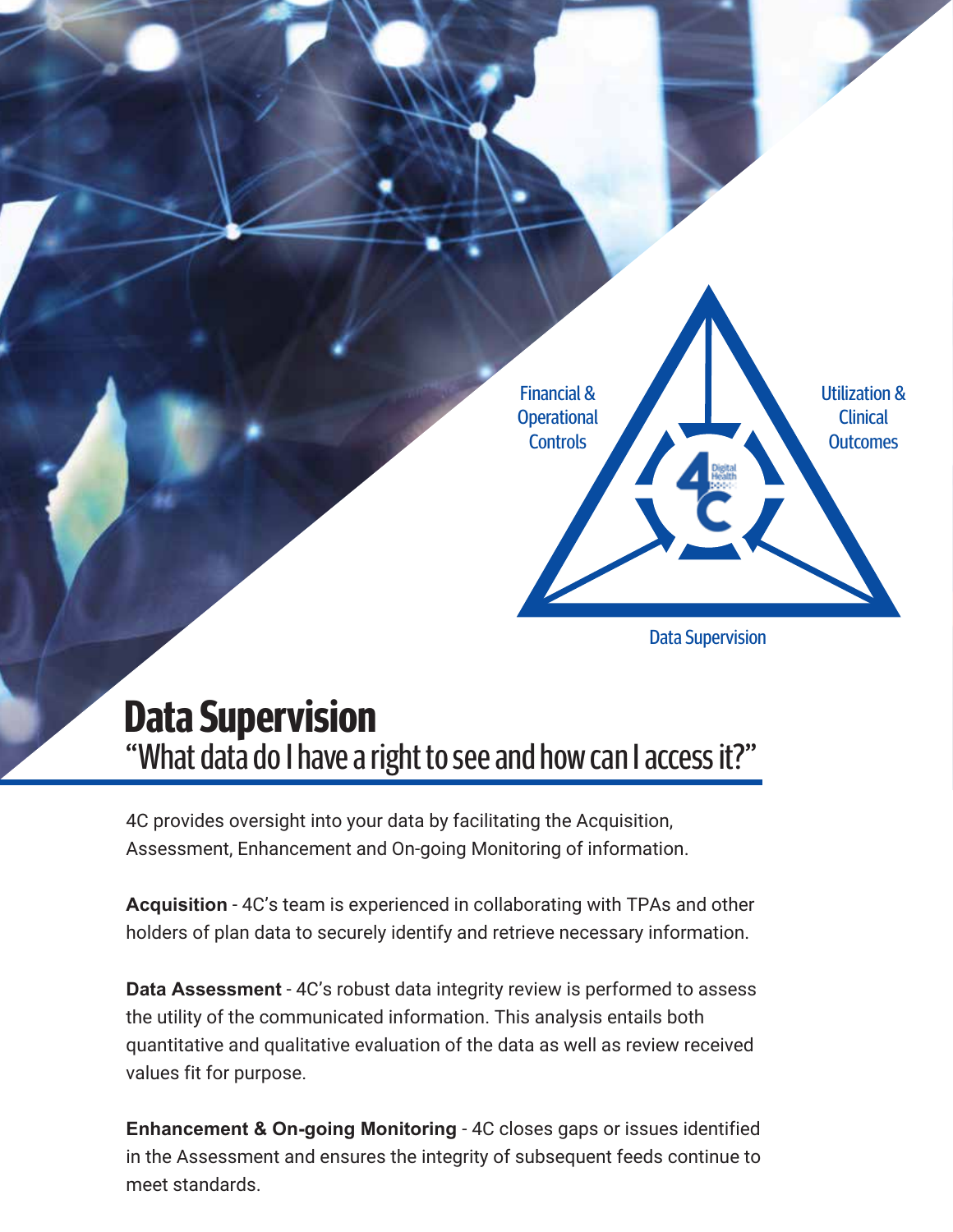

## "How do I know my claims are being billed and processed appropriately?" **Financial & Operational Controls**

4C Financial & Operational Controls provides oversight into Claim Payment Accuracy, Payment Responsibility as well as Plan Payment Reconciliation.

**Claim Payment Accuracy** - Payment Validation review, commonly referred to as Payment Integrity, includes industry standard compliance in areas such as NCCI edits, coding practices (e.g., modifier usage, bundled codes), and duplicate payments among other areas of review as they pertain to industry norms and expectations. Usage and Trend Analyses are slightly different from more black and white Payment Integrity in that they identify actionable outliers. These opportunities surround excessive units, payment, and charges at the member and provider levels.

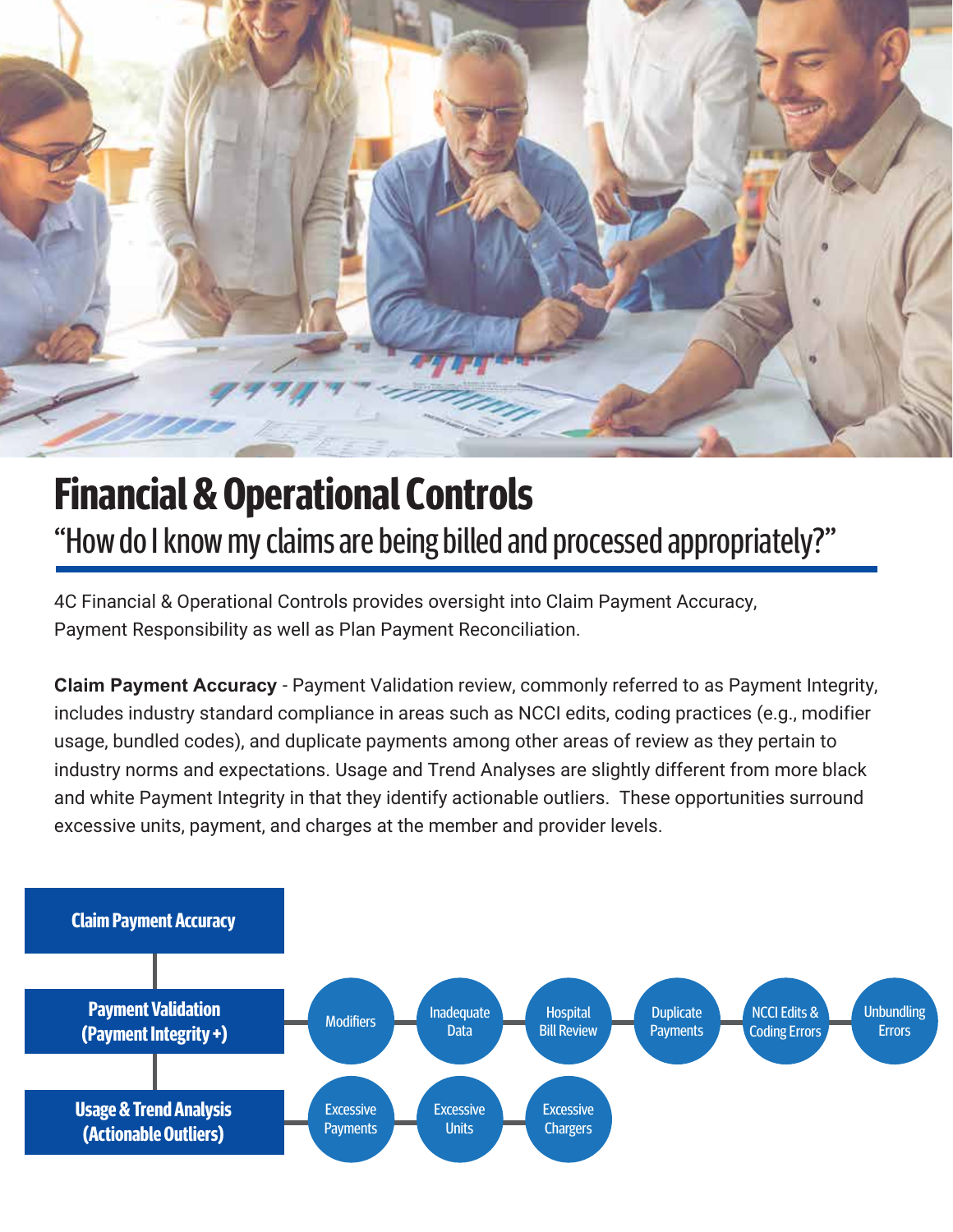**Payment Responsibility** - 4C's Payment Responsibility oversight ensures the appropriate parties pay for services rendered. This includes reviews of Eligibility, Workers' Compensation and Subrogation to ensure a self-funded medical plan only pays for what it was designed to cover.

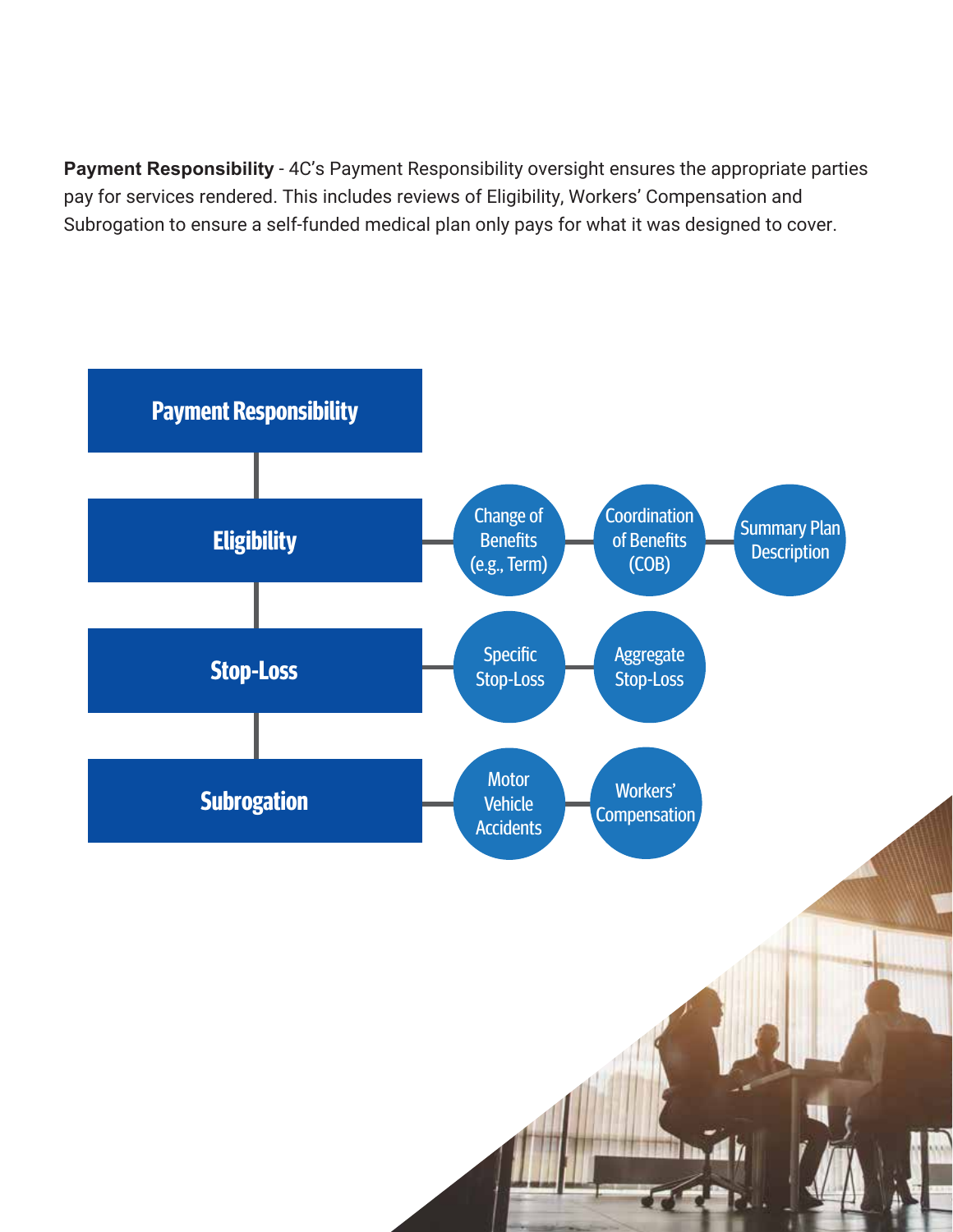

Plan Payment Reconciliation - 4C's Plan Payment Reconciliation ensures fees, claims and other miscellaneous expenses are consistent with expectations and reconcile to payments rendered. This analysis is performed at both the claim and aggregate level leaving no stone unturned.

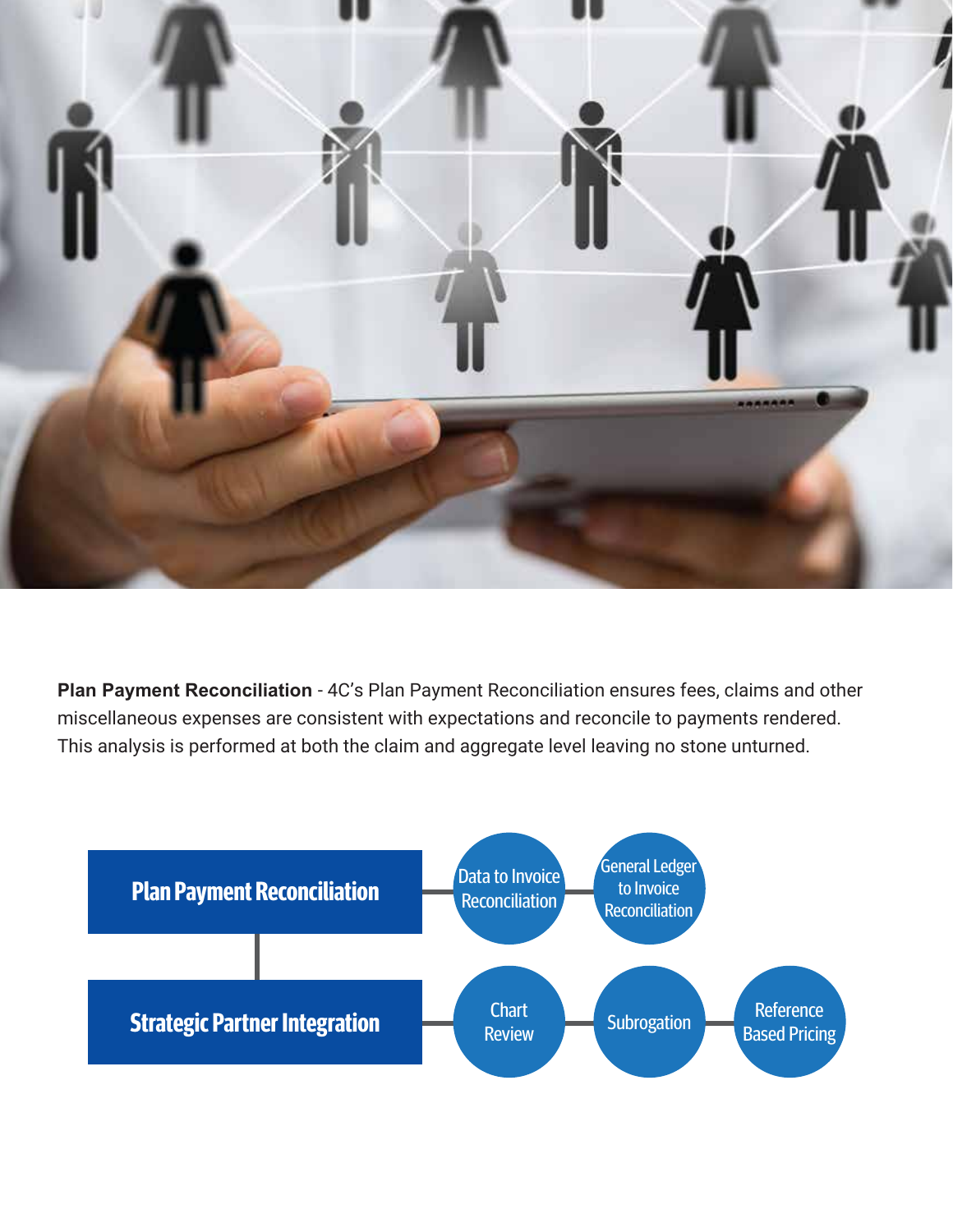

#### "Where is my spend going and what are the outcomes?" **Utilization & Clinical Outcomes**

4C Utilization & Clinical Outcome analyses afford self-funded plans the confidence to make informed decisions.

**Utilization & Clinical Outcomes** - 4C's population health and trend reporting highlights trends, improvements and targeted intervention opportunities. Understanding how your membership is experiencing care is key to controlling cost and improving outcomes.

**Strategic Partnerships** - 4C can help ensure any Point Solutions or Strategic Partners employed by the plan are having the intended impact. By objectively evaluating outcomes, 4C is well positioned to offer self-funded plans peace of mind when it comes to targeted investment.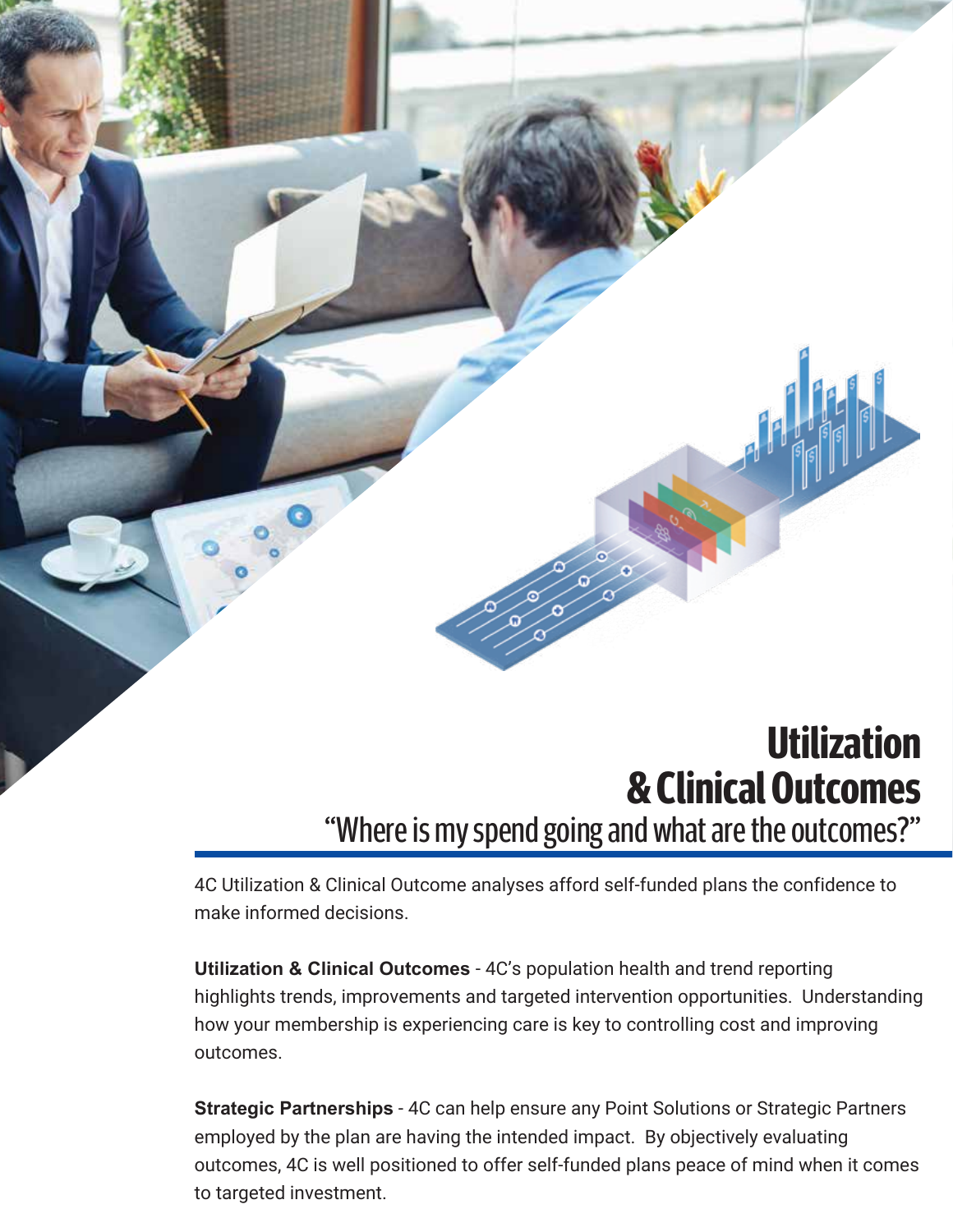## **Clarity | More Transparency**

Clarity represents our clients' understanding of the information necessary to manage their self-funded plans. Knowledge is power, and unobscured access to data is key to effective oversight. Knowing what data is available, absent, or being obscured is the first step to understanding how a plan is performing as well as what opportunities may lay hidden.

#### **Cost | More Opportunities**

Once the full spectrum of data is understood, opportunities are identified and can be prioritized for action. Whether the opportunity resides in member, provider or vendor dynamics, 4C enables our clients to better understand where to focus their efforts.

#### **Control | More Power**

Tailoring a targeted remediation strategy enables 4C clients to address unmet needs. 4C clients are empowered to channel resources to maximum effect by taking control of their data. Highly customized strategies are possible through unprecedented insight into high value interventions.

#### **Compliance | More Confidence**

Compliance ensures the controls employed have the intended impact. Keeping score of targeted interventions, such as point solutions, is essential for managing plan investments. Whether the goals are lower costs, improved clinical outcomes or a combination of the two, understanding results is critical for continuous improvement. Truly fulfill your fiduciary obligation pursuant to ERISA. We help self-insured employers reduce their exposure to substantial liability.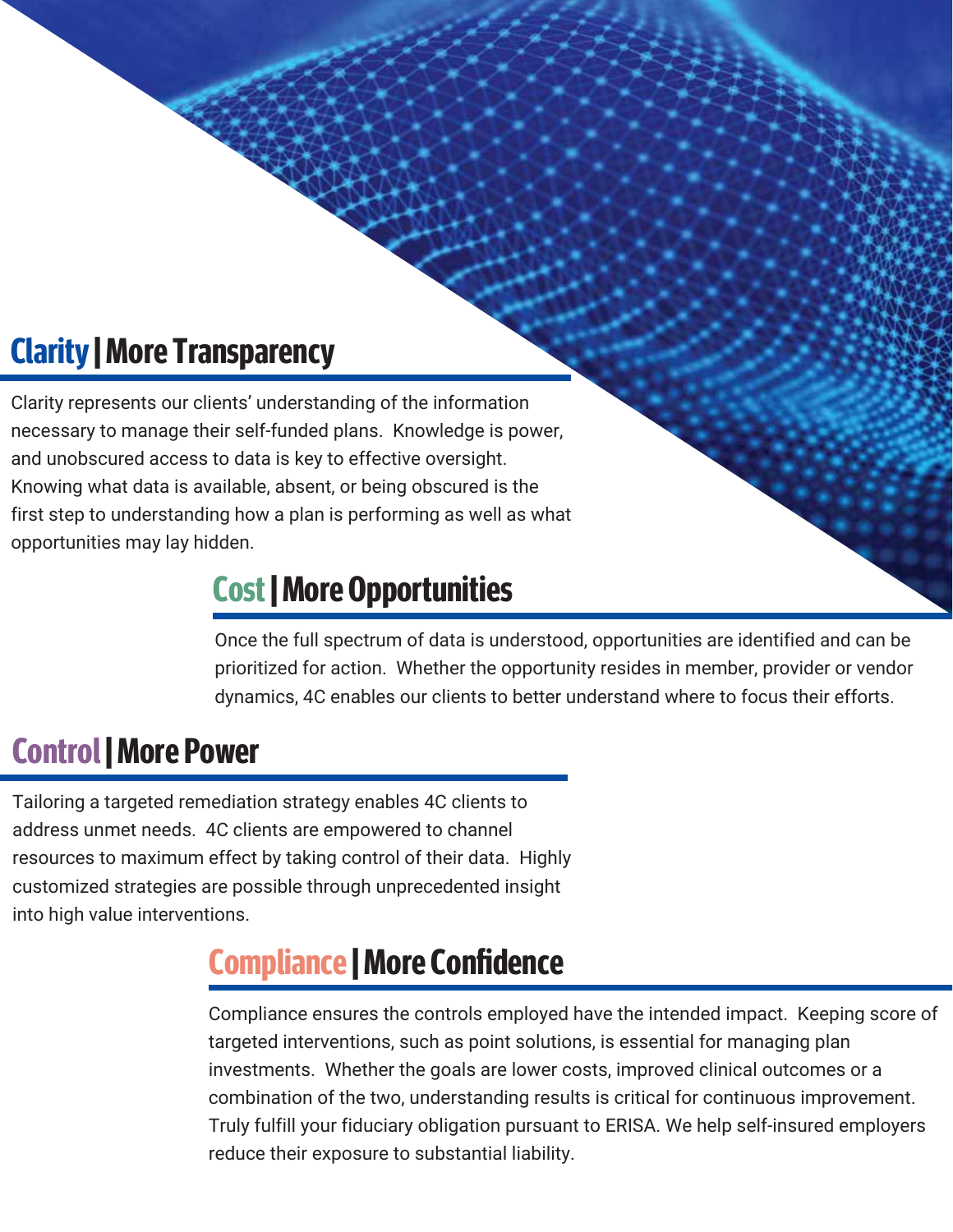

#### **Our Independence**

4C Digital Health is committed to remaining independent from any real or perceived conflict of interest when serving our clients. Our team has vowed to act in the sole and exclusive benefit of our clients' health plans and members. This pledge to remain unconflicted is uncommon in the industry, but extremely important for us to deliver an unbiased perspective. In accordance to our commitment to clients, we hold the following as our guiding principles:

- Healthcare should be transparent
- Self-funded fiduciaries deserve unconflicted oversight
- The purchasers and recipients of healthcare should control the system

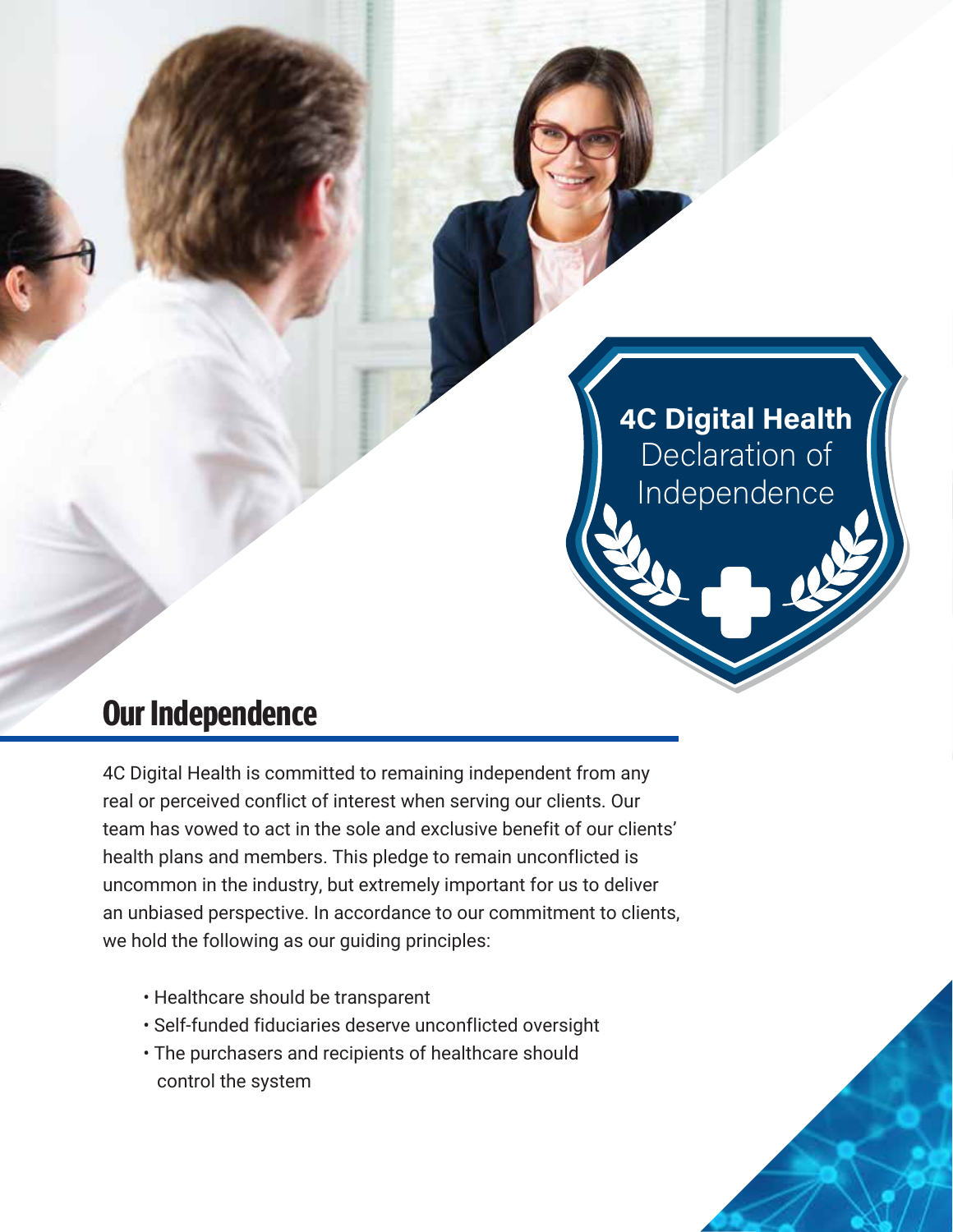

#### **Need to Better Uphold Your Fiduciary Responsibility?**

By systematically confirming compliance with ERISA, we provide insight on evolving requirements, new legislation that leaves fiduciaries with culpability, and how to best reduce your business' level of legal and ethical risk. Unleash timely insights, empower business leaders to make best practices standard practices, and act in the best interest of your employees.

Through comparative reporting against other employers and industry benchmarks, 4C enables employers to score their level of risk exposure and make significant reductions. Support your organization with positive business outcomes in the form of reduced costs, enhanced plan value, and greater productivity with our platform.

4C achieves solutions utilizing a full spectrum of data. We provide a comprehensive view of your data so that you can take clear, controllable, cost-effective, and compliant actions. Reach your goals as an organization by letting us help you!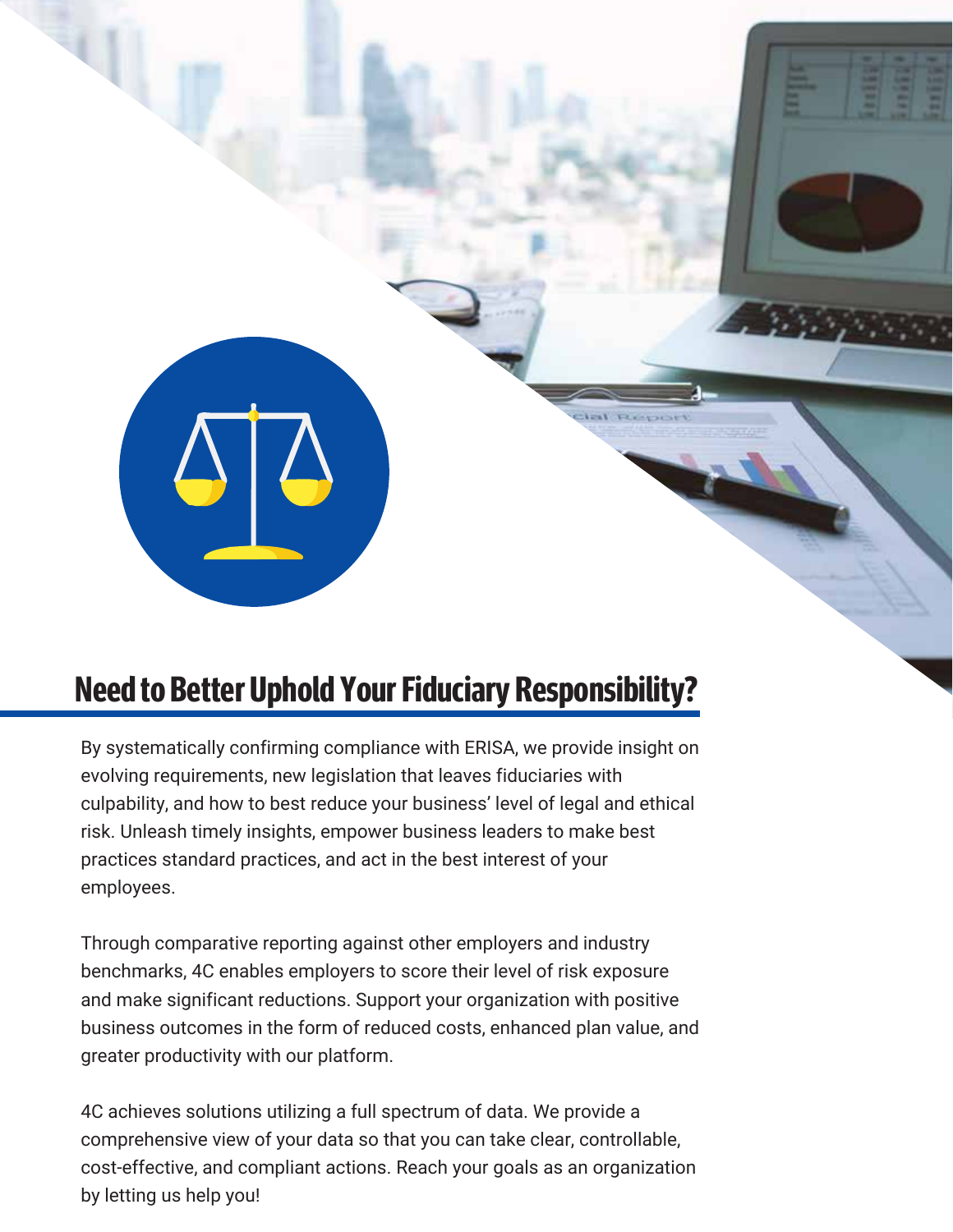## Don't Wait. Get Started Today.

#### **The Opportunity is Risk-Free**

 $0.14,0.3$ 

 $374.33$ 

7453

The Consolidated Appropriations Act, 2021 (CAA), has significant implications for employer-sponsored health plans. Don't fall behind and be left vulnerable to liability or miss out on the immense value that the new legislation provides. The CAA also removes gag clauses making it easier to own your data. Fully comply with CAA regulations while driving value for you and your members.

No matter what sector your company is in, you ARE in the business of healthcare. How are you managing that business for your employees? Learn how our unprecedented solutions can deliver clarity and control over your self-insured healthcare plan. Let 4C Digital Health show you the power of your data.

4C Digital Health offers a risk-free opportunity. That is why we invite you to visit *[4cdigitalhealth.com/contact-us](https://www.4cdigitalhealth.com/contact-us)* and fill out our short contact form. A member of our team will be in touch within 1 business day to get you started on your path to compliance and value.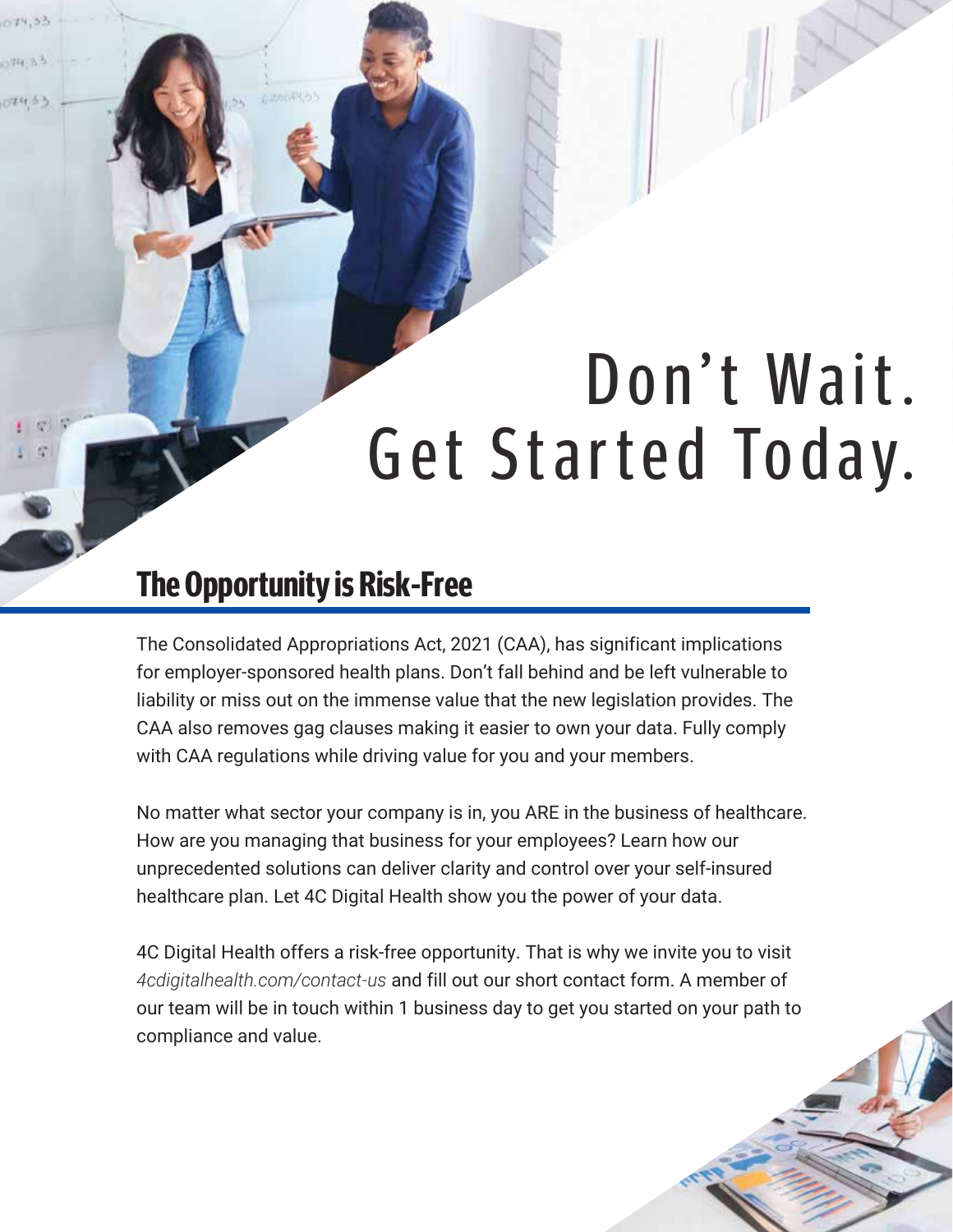# Your Data. Your Opportunity. Your Duty.

**Ready to Get More Out of Your Self-funded Plan?**

4C Digital Health provides the best option to master the business of healthcare. Contact us to learn how 4C can drive value for you.

4cdigitalhealth.com



Scan with your [smartphone camera.](https://www.4cdigitalhealth.com/)





Ĭn

[Twitter.com/4chealth](https://twitter.com/4chealth)

[Facebook.com/4chealth](https://www.facebook.com/4chealth)

[Linkedin.com/company/4cdigitalhealth](https://www.linkedin.com/company/4cdigitalhealth)